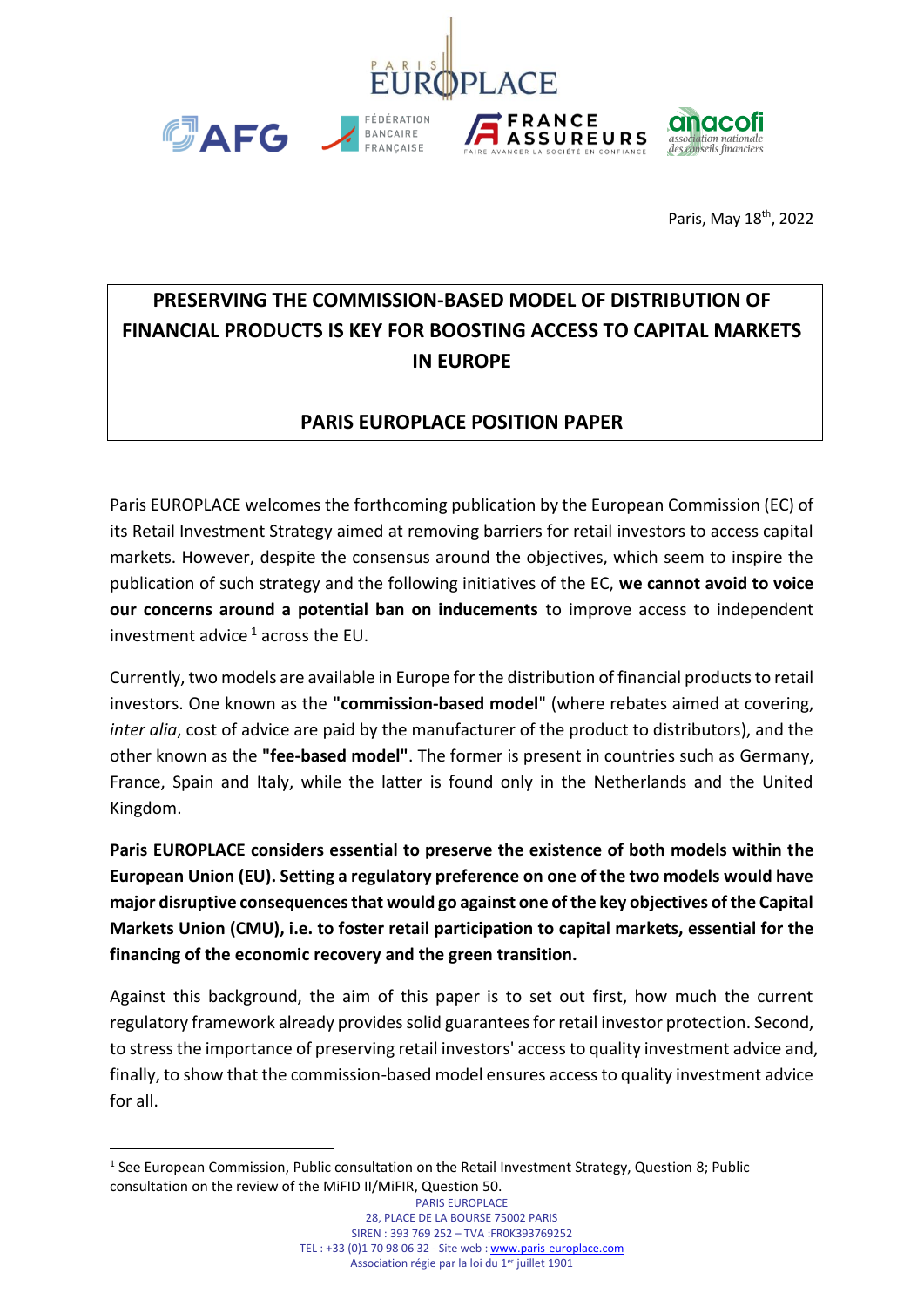#### **1/ Both MiFID II and IDD already provides solid guarantees for retail investor protection**

In spite of the concern that payment of inducements may be conducive to the development of conflicts of interest, **the current regulatory frameworks under the markets in financial instruments directive (MiFID II) <sup>2</sup> and the insurance distribution directive (IDD) <sup>3</sup> provide robust oversight to ensure effective protection for retail investors**.

These guarantees can be summarized as follows:

- The **receipt of inducements must be justified by a service improvement or not have a detrimental impact on the quality of the relevant service to the customer**. In other words, the quality of the service is key in both regulations<sup>4</sup>.
- Obligation to provide to the customers appropriate information including the cost of advice and the retrocession amount received by the distributor<sup>5</sup>.
- The **adviser is obliged to carry out a suitability test** (knowledge, experience, assets, investment objectives) on the client to ensure the suitability of the products available<sup>6</sup> and, the insurance intermediary or insurance undertaking shall also obtain the necessary information regarding the customer's or potential customer's knowledge and experience in the investment field relevant to the specific type of product or service, that person's financial situation including that person's ability to bear losses, and that person's investment objectives, including that person's risk tolerance<sup>7</sup>.
- Conflicts of interest may not even exist at the point of sale, as the **advisors do not even know the amount of the inducement paid by the producer to its network**<sup>8</sup> and **an insurance intermediary or an insurance undertaking** carrying on the distribution of insurance-based investment products **shall maintain and operate effective organisational and administrative arrangements with a view to taking all reasonable steps designed to prevent conflicts of interest<sup>9</sup>** .
- In addition, we recall that current regulations **prohibit favoring a product** comparable to another **belonging to the same range or offer**, exclusively for reasons of remuneration. In practice, this means prohibiting differentiated remunerations for the

<sup>&</sup>lt;sup>2</sup> DIRECTIVE 2014/65/EU OF THE EUROPEAN PARLIAMENT AND OF THE COUNCIL of 15 May 2014 on markets in financial instruments and amending Directive 2002/92/EC and Directive 2011/61/EU

<sup>3</sup> DIRECTIVE (EU) 2016/97 OF THE EUROPEAN PARLIAMENT AND OF THE COUNCIL of 20 January 2016 on insurance distribution

<sup>4</sup> MiFID II, art. 24, 9. A and IDD Art. 29.2

<sup>5</sup> MiFID II, art. 24, 4. C and IDD Art. 29 1 (c)

<sup>6</sup> MiFID II, art. 25, 2.

<sup>7</sup> IDD, Art. 30, 1

<sup>8</sup> MiFID II, art. 24, 10.

<sup>&</sup>lt;sup>9</sup> IDD, Art. 27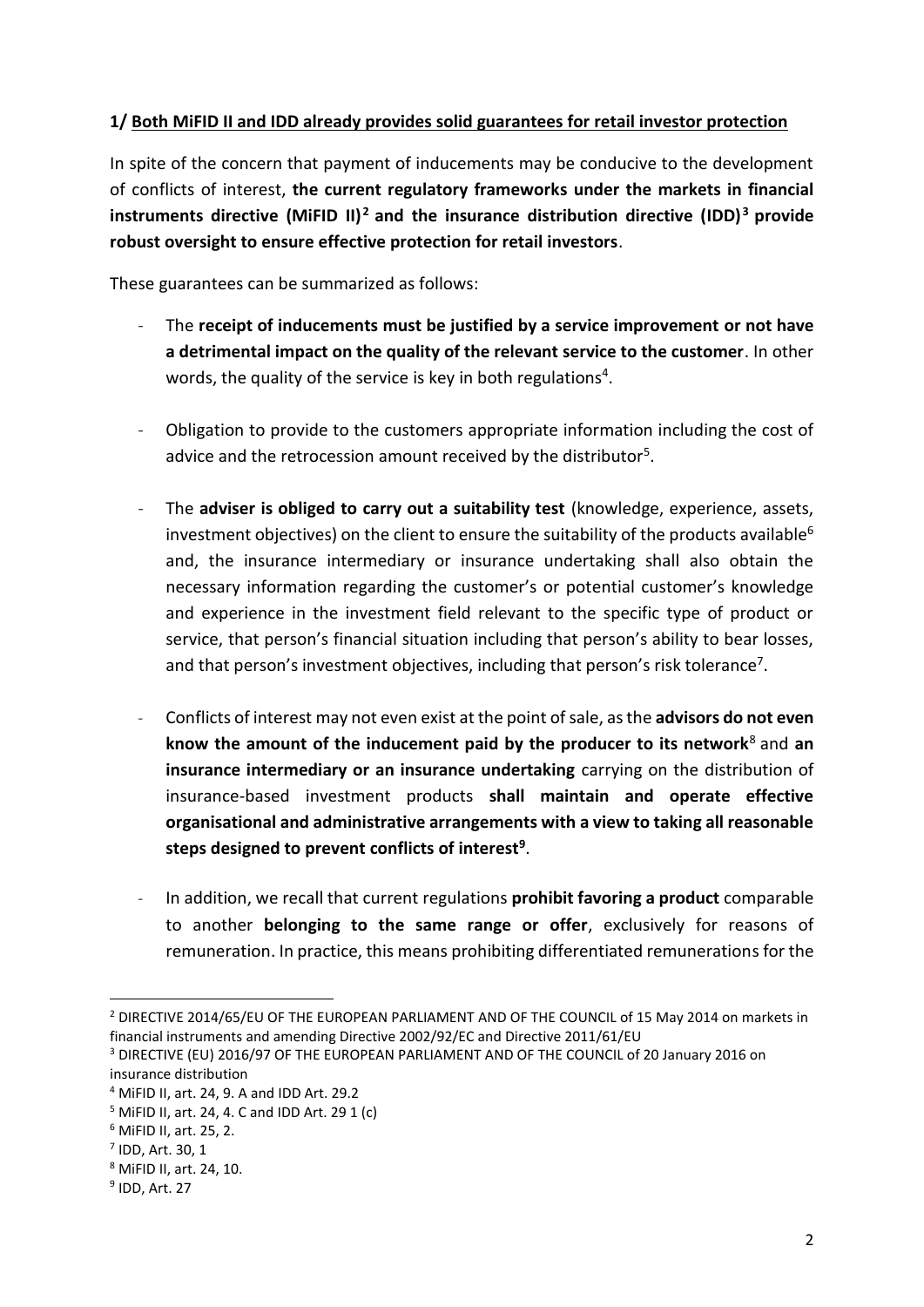distributor or the employee. It also appears that some authorities are beginning to demand the same level of remuneration for all the products in their range.

## **2/ Retail investors' access to quality investment advice must be preserved in order to achieve the objectives of the CMU and to avoid capital erosion**

Two factual examples could help to appreciate the importance for a retail investor to access to quality investment advice.

First, the **level of household savings remains particularly high compared to the pre-Covid-19 crisis level**, as evidenced by the European Central Bank, which has seen euro area household savings rising to extraordinary levels since the beginning of 2020<sup>10</sup>. In the Eurozone, the **household savings rate was** more than **2ppts higher** at the end of September 2021 than at the end of 2019.

Second, **the level of inflation is estimated to have risen sharply in the Eurozone, to 5.8% in**  February 2022, driven by an increase in energy costs $11$ .

The combination of the above elements clearly shows how a concrete risk of erosion of the value of household savings exist and, hence the importance of good allocation of funds.

In this context, retail investors would need to consider **accessing capital markets** in order to **achieve more diversification** and the possibility to **gain higher returns**. Investors, in order to make the right choice in such investment journey, shall be **properly accompanied and advised**, since as the EC has already pointed out *"financial literacy is an essential skill for making good decisions about personal finances, but many people have not yet mastered it"* 12 .

Qualified advice not only helps an individual in achieving a sound financial position, but through employing such surplus of savingsit also **contributes to the financing of the economic recovery post-Covid-19** (by improving access to financing for SMEs, building vital infrastructure etc.), and **to finance the green transition**. Specifically, with respect to the latter, the commission-based model seems more adapted to the important development of the increasingly complex regulatory framework in the field of sustainable finance insofar as it will better ensure access to information and its comprehension by retail investors.

<sup>10</sup> See ECB Economic Bulletin (05/2021): [https://www.ecb.europa.eu/pub/economic](https://www.ecb.europa.eu/pub/economic-bulletin/focus/2021/html/ecb.ebbox202105_04~d8787003f8.en.html)[bulletin/focus/2021/html/ecb.ebbox202105\\_04~d8787003f8.en.html](https://www.ecb.europa.eu/pub/economic-bulletin/focus/2021/html/ecb.ebbox202105_04~d8787003f8.en.html)

See Stat Banque de France (11/2021) : [https://www.banque-france.fr/statistiques/epargne-des-menages-](https://www.banque-france.fr/statistiques/epargne-des-menages-2021t2)[2021t2](https://www.banque-france.fr/statistiques/epargne-des-menages-2021t2)

<sup>14083883/2-07012022-</sup>AP-FR.pdf/633e6191-cc43-7fce-3016-83a427bc8ace

<sup>12</sup> See CMU Action Plan Action 7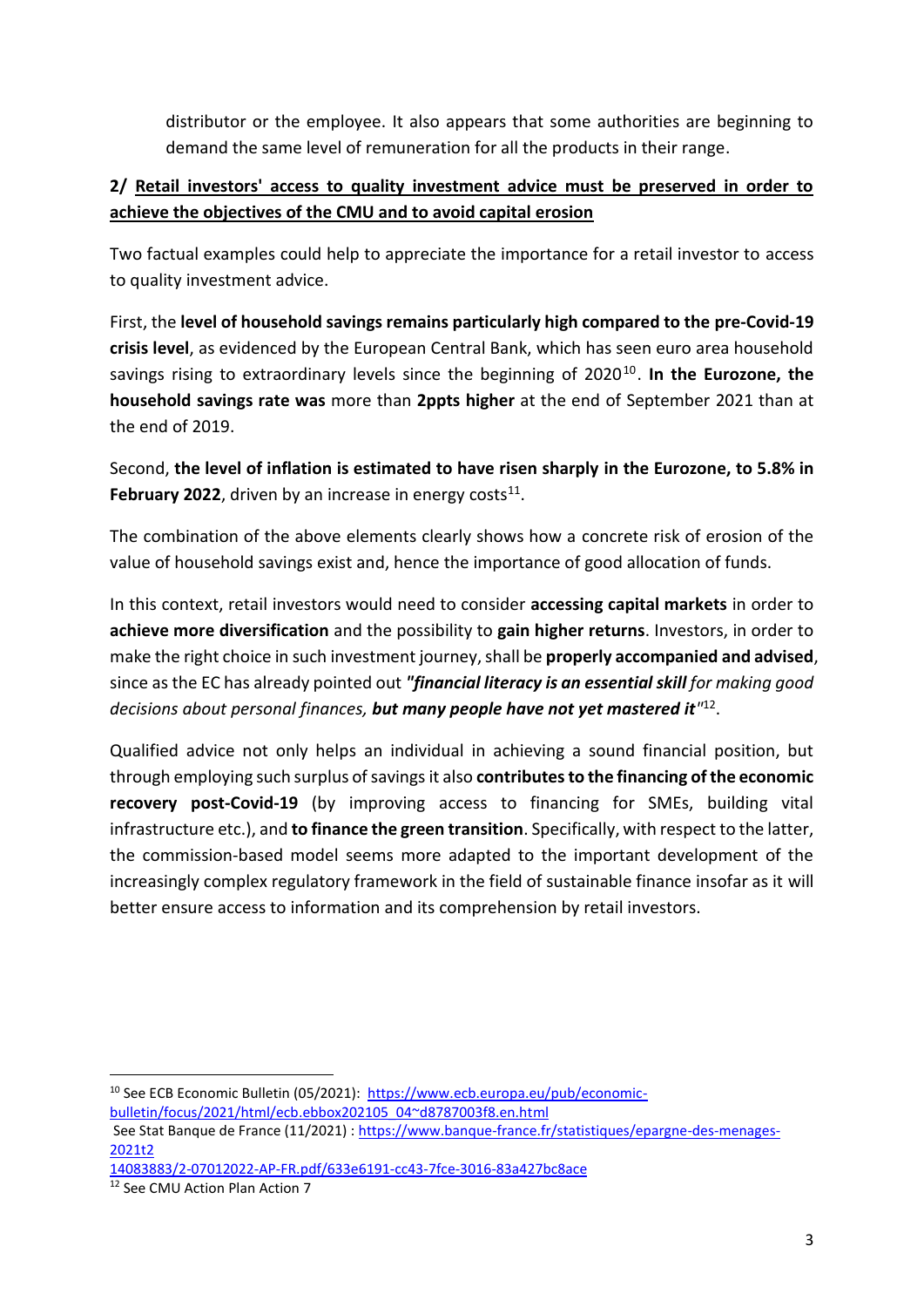### **3/ The commission-based model is more likely to ensure access to quality investment advice for all**

Along with providing access to quality advice, the **commission-based model is also well suited to grant such access to all retail investors, regardless of their level of wealth**, whereas in the fee-based model such qualified advice is often reserved only to the wealthiest investors.

Through **a mutualisation of costs amongst wealthier and less wealthy individuals**, the commission-based model has the benefit of providing investment advice to all the individuals wishing to enter capital markets. Such mutualisation is made possible by the fact that manufacturers – in exchange of an enhancement of the quality of services provided to a client (including advice) – would pay a portion of their management fees to distributors.

Mutualisation is not only between rich and poor customers. It also happens **over time**. An advisor can work on a file losing money for years because he bets that he will win over time or past a certain income threshold. It therefore pools the same client but over time. However, this moment of changeover is almost definable and almost certain because the retrocessions arrive regularly, without unpaid bills. This is not seen in a full-fee model, which involves ensuring settlement and moreover, settlement "at the right price" because the client is in no way bound to his adviser for a specific period.

**On the contrary, in both the UK and the Netherlands**, where a ban on inducements has been adopted, **there is objective evidence of a lack of qualified advice for non-wealthy investors**. To this end, in December 2020, the UK Financial Conduct Authority (FCA) noted that *"target*  [*to advice*] *customers remain largely wealthier consumers [and that] the average advised customer has over £150,000 of assets under advice"* <sup>13</sup>. The FCA is also clear that many UK investors should invest more and be properly advised to do so  $14$ . With regard to the Netherlands, the Commission itself pointed out that banks and independent financial advisors only propose discretionary portfolio management (DPM) services for investors with limited financial resources; however, **these services are not considered as an advice**<sup>15</sup> .

<sup>&</sup>lt;sup>13</sup> See Financial Conduct Authority, Evaluation of the Impact of the Retail Distribution Review and the Financial [Advice Market Review,](https://www.fca.org.uk/publication/corporate/evaluation-of-the-impact-of-the-rdr-and-famr.pdf) December 2020

 $14$  "Many consumers are holding their money in cash rather than investing it, so are missing out on the potential opportunity to make their money work better for them in the longer term. Many consumers do not seek, or receive, the sort of help with their finances that would equip them to make better investment decisions." ; "Many consumers would benefit from receiving support to help them make investment decisions"

<sup>&</sup>lt;sup>15</sup> See European Commission study on "Distribution systems of retail investment products across the European Union – [Final Report"](https://ec.europa.eu/info/sites/default/files/180425-retail-investment-products-distribution-systems_en.pdf) : banks "propose discretionary portfolio management services, even for investors with limited financial resources, however these services are not considered advice. […] Dutch independent financial advisors (IFAs) do not replace banks and insurance companies as providers of financial advice. Like banks, IFAs only proposed discretionary portfolio management services. Those who did provide advice only would do so for investors with substantial capital to invest: depending on the IFA, qualifying for advice required minimum investment amounts ranging from 250,000 EUR to 500,000 EUR"